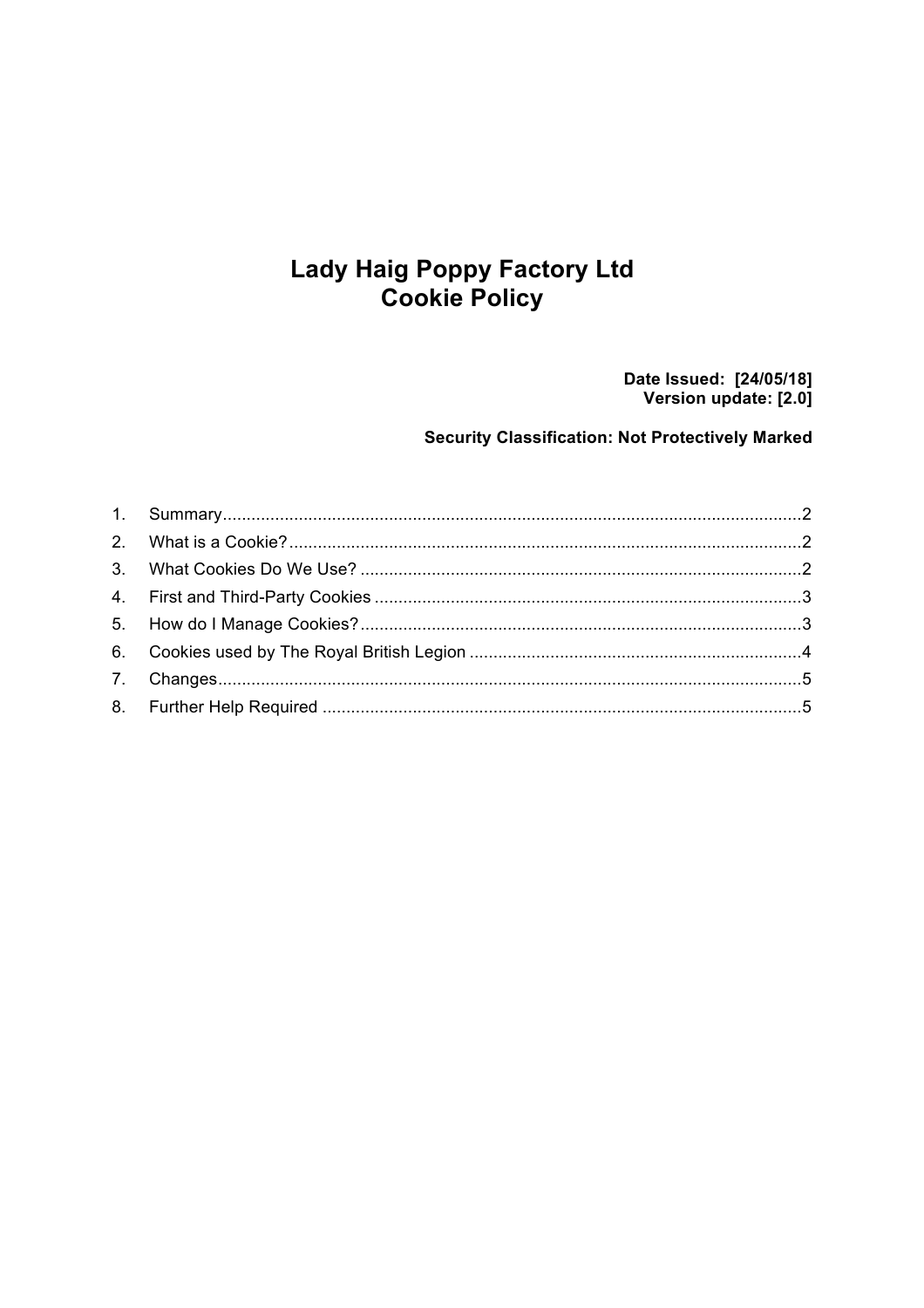## **1. Summary**

Like most websites, Lady Haig's Poppy Factory uses cookies. This cookie policy explains what cookies are and how Lady Haig's Poppy Factory ("we," "us" or "our") uses them on our websites. We encourage you to read the policy in full so that you can understand what information we collect using cookies and how that information is used.

## **2. What is a Cookie?**

Cookies are text files, containing small amounts of information, which are downloaded to your browsing device (such as a computer or smartphone) when you visit a website. Cookies can be recognised by the website that downloaded them — or other websites that use the same cookies. This helps websites know if the browsing device has visited them before.

Cookies do lots of different jobs, like helping us understand how our website is being used, letting you navigate between pages efficiently, remembering your preferences, and generally improving your browsing experience. Cookies can also help ensure marketing you see online is more relevant to you and your interests.

When you first visit our site, you are given the option to opt-out of cookies, but please be aware that by doing so this may negatively impact on your ability to view and use content on our website. The web application can tailor its operations to your needs, likes and dislikes by gathering and remembering information about your preferences. Further information on managing your cookies is provided in section 5.

## **3. What Cookies Do We Use?**

The types of cookies used on our site can generally be put into one of the following categories: strictly necessary; Performance; functionality; and advertising. You can find out more about each of the cookie categories below.

#### **Strictly Necessary Cookies**

These cookies are essential to make our website work. They enable you to move around the site and use its features. Without these cookies, services that are necessary for you to be able to use our site such as accessing secure areas cannot be provided.

#### **Performance Cookies**

These cookies collect information about how people are using our website, for example which pages are visited the most often, how people are moving from one link to another and if they get error messages from certain pages. These cookies don't gather personally identifiable information. All information these cookies collect is grouped together with information from other people's use of our site on an anonymous basis. This helps us analyse data about web page traffic and improve our websites overall, these cookies provide us with analytical information about how our site is performing and how we can improve it.

#### **Functionality Cookies**

These cookies collect information about your choices and preferences, and allow us to remember language or other local settings and customise our websites accordingly.

#### **Advertising Cookies**

These cookies are used to deliver advertisements that are more relevant to you and your interests. They are also used to limit the number of times you see an advertisement as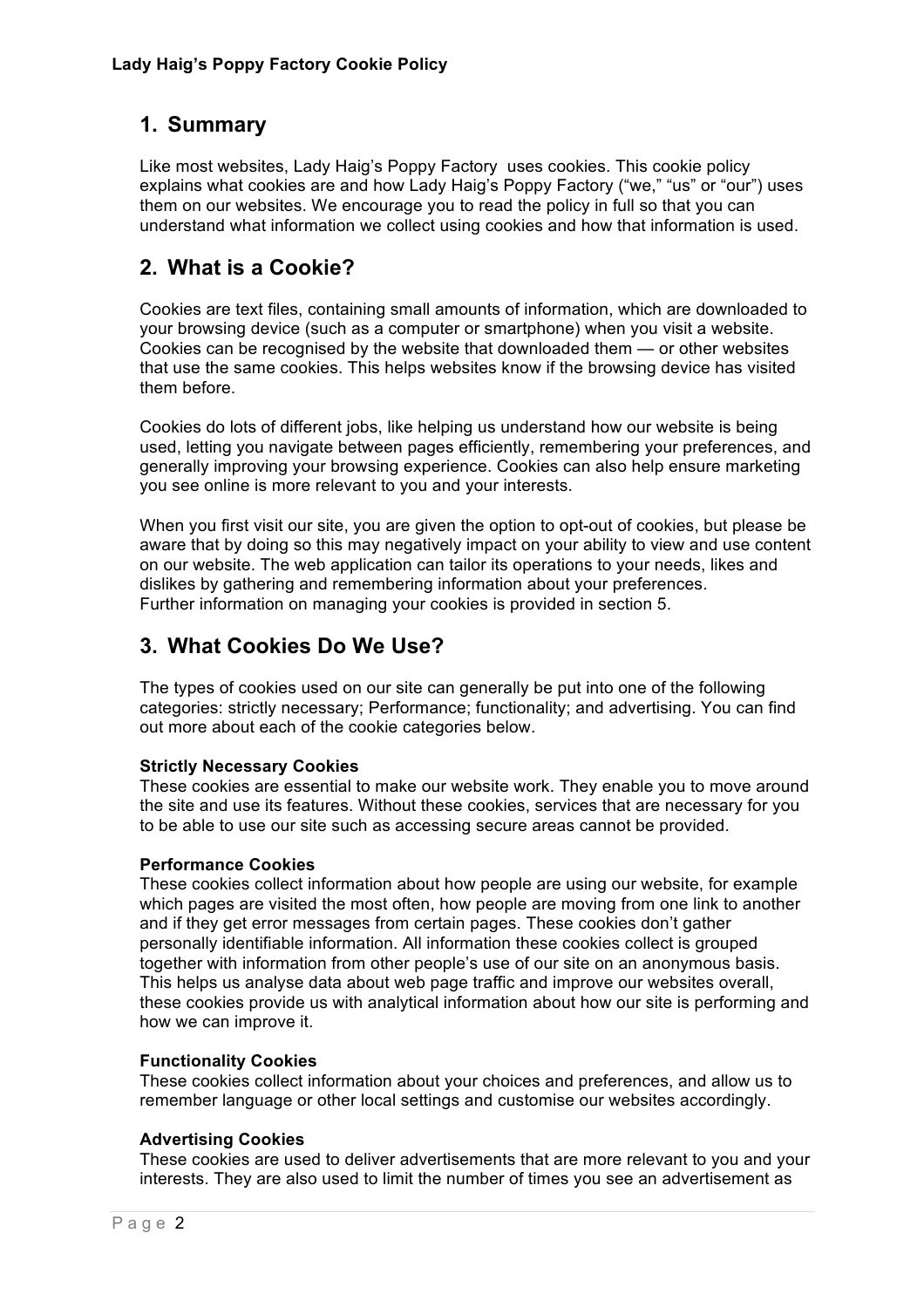#### **Lady Haig's Poppy Factory Cookie Policy**

well as help measure the effectiveness of the advertising campaign. They remember that you have visited a website and this information may be shared with other organisations such as advertising partners. This means after you have been to our site you may see some advertisements about our services elsewhere on the Internet. These cookies are also used to build a profile of potential supporters that might be

interested in our services. We use both session and persistent cookies on our websites and we use different types

of cookies to run our websites. Permanent "persistent" cookies remain on your browser until you clear your cookies and temporary "session" cookies get deleted when you leave our website.

You can see a list of some of the specific cookies which are most frequently used by us in section 6 below.

## **4. First and Third-Party Cookies**

"First party cookies" are cookies that belong to us and that we place on your device. "Third-party cookies" are cookies that another party places on your browsing device when you visit our site. Third parties setting cookies from our website will be providing a service to us or a function of the site but we do not always control how third party cookies are used. You should check the third party's website for more information about how they use cookies. Details of third parties that set cookies through our website can be found in section 6.

## **5. How do I Manage Cookies?**

In addition to the options provided above, you may refuse or accept cookies from a website at any time by activating settings on your browser. Information about the procedure to follow in order to enable or disable cookies can be found on your Internet browser provider's website via your help screen. To do this, follow the instructions provided by your browser (usually located within the "Help", "Tools" or "Edit" settings).

You may also wish to refer to:

http://www.allaboutcookies.org/manage-cookies/index.html

Please note, however, that if you delete cookies or refuse to accept them, you might not be able to use all of the features we offer, you may not be able to store your preferences, and some of our pages might not display properly.

Some third parties may use Advertising Cookies to help gather information about your browsing activity so that they can deliver website advertising to you that is relevant to your interests. The advertising industries in the European Union have developed schemes to help you opt-out of receiving cookies used for these purposes. You can find out more about the scheme from http://www.youronlinechoices.com/uk/

If you want to clear all cookies left behind by the websites you have visited, here are links where you can download three programs that clean out tracking cookies:

1.1 http://www.lavasoftusa.com/products/ad-aware\_se\_personal.php

2.1 http://www.spybot.info/en/download/index.html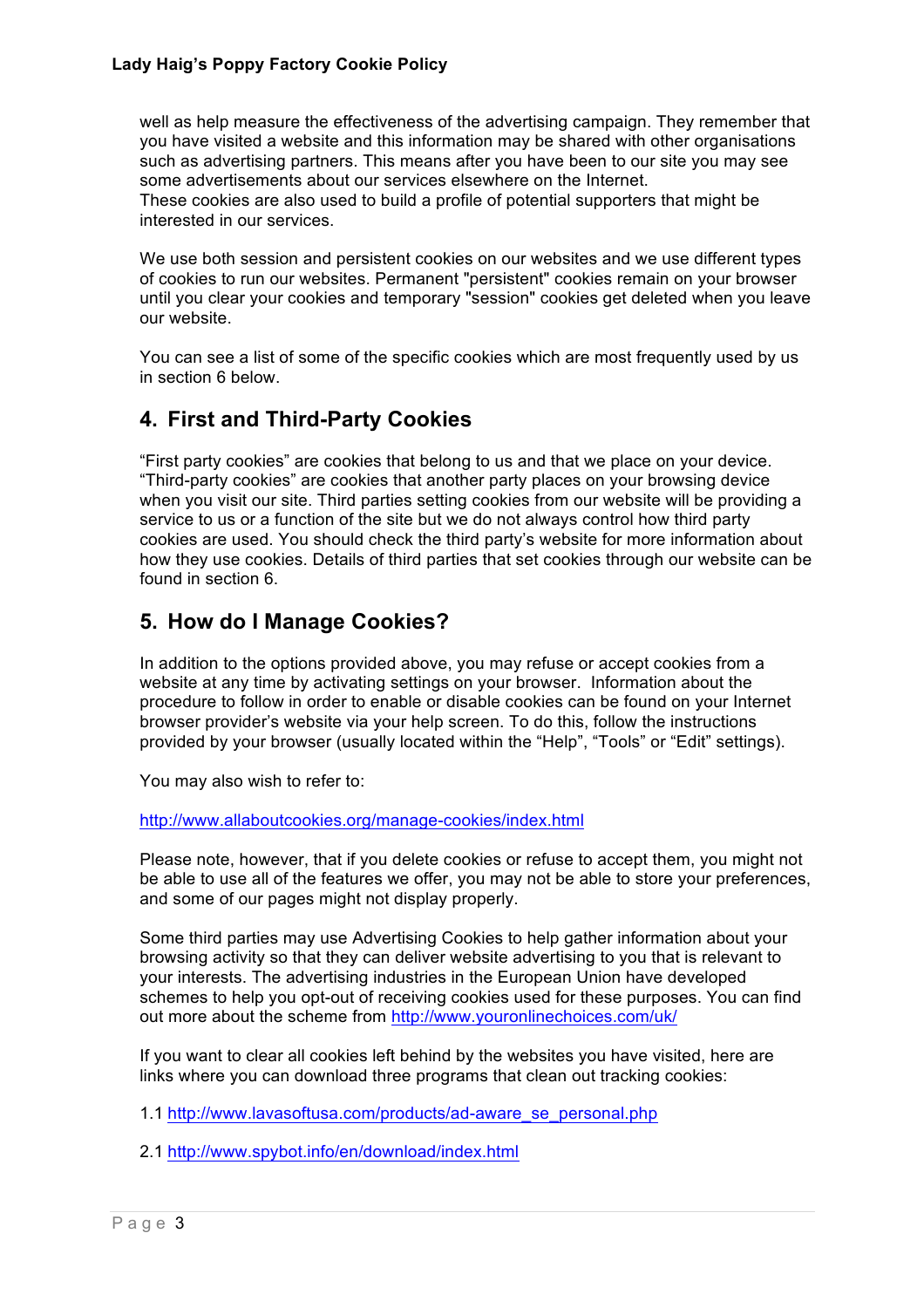3.1 http://www.webroot.com/consumer/products/spysweeper/.

# **6. Cookies used by Lady Haig's Poppy Factory**

Full table of cookies used:

| Cookie name          | Description of purpose                                                                                                                                          | <b>Expiry</b>     |
|----------------------|-----------------------------------------------------------------------------------------------------------------------------------------------------------------|-------------------|
| cfduid               | Necessary: Used by the content network, Cloudfare to identify trusted<br>web traffic                                                                            | 1 year            |
| dc_gtm_UA-#          | Performance: Used by Google Tag Manager to control the loading of<br><b>Google Analytics script tag</b>                                                         | Session           |
| ga                   | Performance: Registers a unique ID that is used to generate statistical<br>data on how the visitor uses a website.                                              | 2 years           |
| gid                  | Performance: Registers a unique ID that is used to generate statistical<br>data on how the visitor uses a website.                                              | Session           |
| atuvc                | Advertising: Updates the counter of a website's social sharing features                                                                                         | 1 year            |
| atuvs                | Advertising: Ensures that the updated counter is displayed to the user if<br>a page is shared with the social sharing service, AddThis                          | Session           |
| at.cww               | Advertising: Used by the social sharing platform, AddThis                                                                                                       | <b>Persistent</b> |
| ads/ga-<br>audiences | Advertising: Used by Google Adwords to re-engage visitors that are<br>likely to convert to customers based on the visitor's online behaviour<br>across websites | <b>Session</b>    |
| ads/user-lists/#     | <b>Advertising: Used by Google Adwords</b>                                                                                                                      | Session           |
| collect              | Advertising: Used to send data to Google Analytics about the visitor's<br>device and behaviour. Tracks the visitor across devices and marketing<br>channels     | Session           |
| Fr                   | Advertising: Used by Facebook to deliver a series of advertisement<br>products such as real time bidding from third party advertisers.                          | 3 months          |
| guest_id             | Advertising: Collects anonymous data related to the user's visits to the<br>website with the purpose of personalising and improving Twitter services            | 2 years           |

| Cookie name | Description of purpose                                                                                            | Expiry |
|-------------|-------------------------------------------------------------------------------------------------------------------|--------|
| -ld         | Advertising: Registers a unique ID that identifies a returning user's<br>device. The ID is used for targeted ads. | 1 vear |